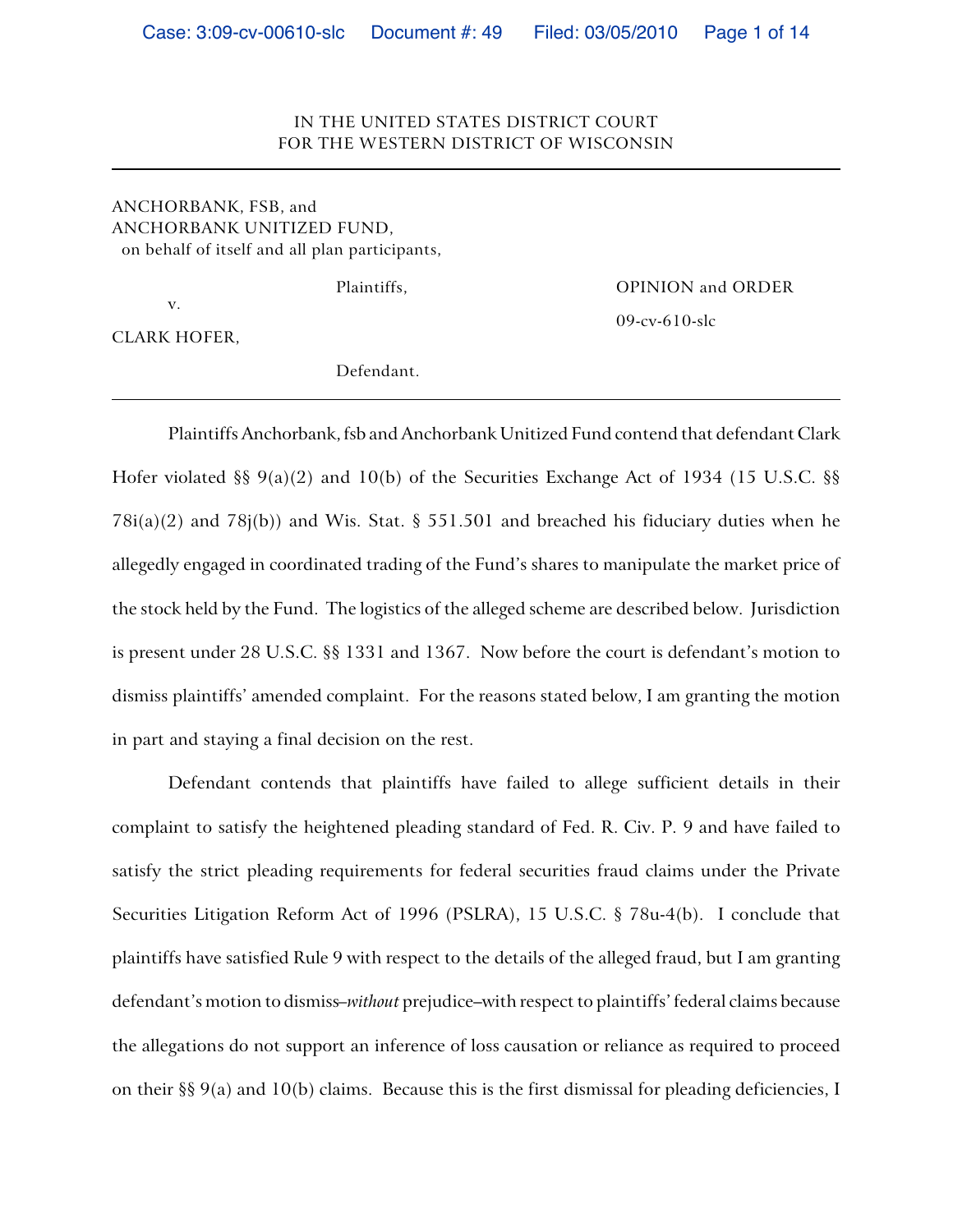am giving plaintiffs one chance to amend the complaint and address these concerns. I am staying the decision on defendant's motion to dismiss plaintiffs' state law claims because it is not proper to address the merits of those claims at this stage. If plaintiffs cannot mend the pleading deficiencies in their federal claims, then this court may decline to exercise supplemental jurisdiction over the state claims under 28 U.S.C. § 1367(c).

Plaintiffs' amended complaint and its attachments<sup>1</sup> allege these facts:

# ALLEGATIONS OF FACT

# **I. The Parties**

Plaintiff AnchorBank, fsb is a federal stock savings association located in Madison, Wisconsin. Plaintiff AnchorBank Unitized Fund is an investment option within AnchorBank's 401(k) retirement plan. Defendant Clark Hofer has been the regional lending manager at plaintiff AnchorBank since December 2006, and in that capacity he had fiduciary duties to Anchorbank, including the duties of care and loyalty. (The amended complaint is unclear about whether Hofer still is employed at AnchorBank; on June 29, 2009, he was placed on an unpaid leave of absence pending an investigation into the alleged collusive trading scheme at issue in this case.)

# **II. The Fund**

Plaintiff AnchorBank Unitized Fund is a unitized stock fund that AnchorBank offers its employees as part of its 401(k) plan. The Fund is comprised of cash and the company stock of

<sup>&</sup>lt;sup>1</sup> See *Hecker v. Deere & Co.*, 556 F.3d 575, 582-83 (7<sup>th</sup> Cir. 2009) (court may consider attachments to complaint without converting motion to dismiss into motion for summary judgment).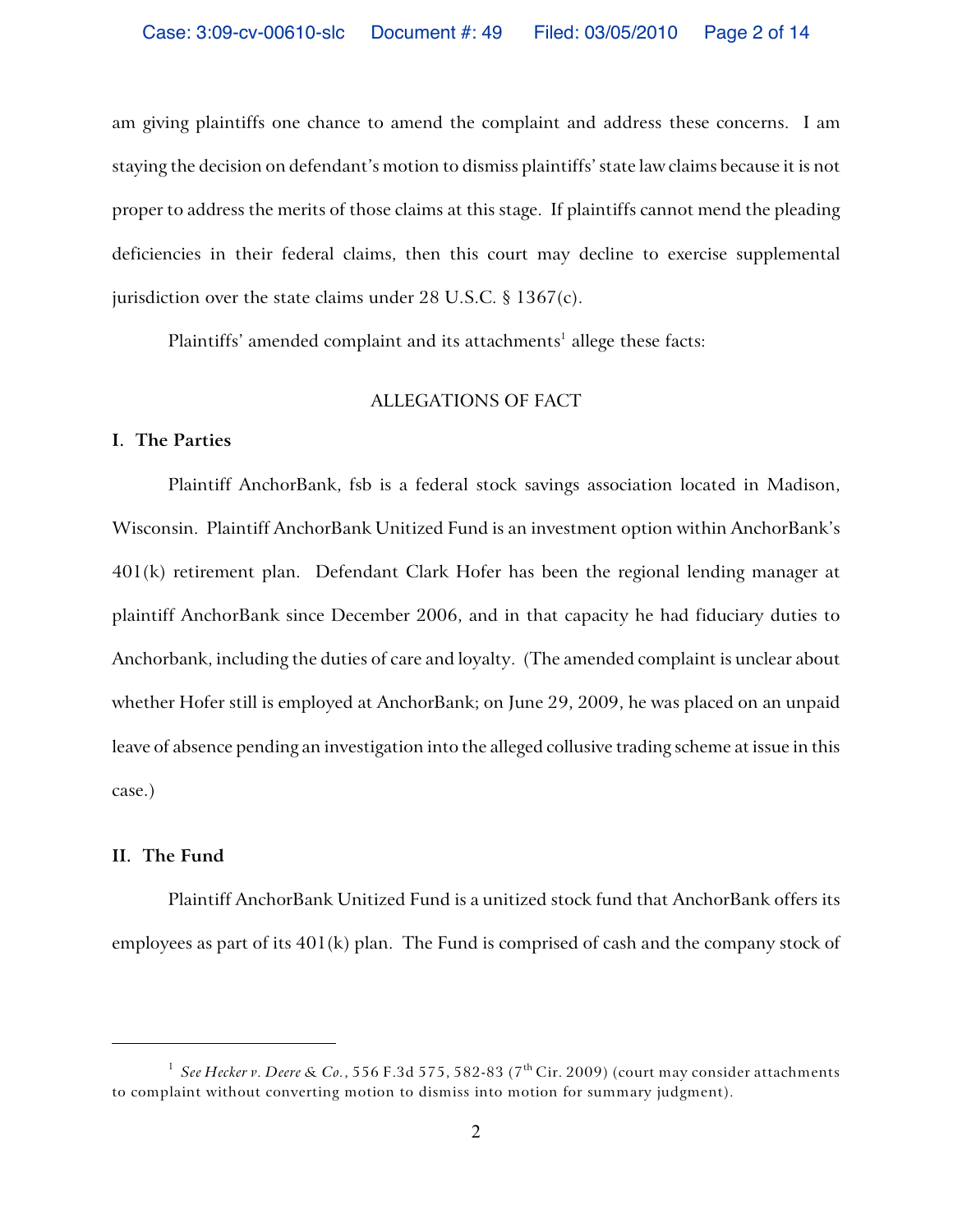Anchor BanCorp of Wisconsin, the holding company of plaintiff AnchorBank. Participants investing in Fund shares are investing in both the stock and cash portions of the Fund.

During the time period relevant to this case, the Fund was required to maintain a cash to stock ratio of 5-11% with a target of 8%. Fund participants, including Hofer, were notified of the Fund's cash ratio requirements. When Fund participants buy or sell Fund shares, the Fund settles those purchases and sales each night, using the closing price of the Fund. If the Fund falls outside the allowable cash to stock ratio after settling the purchases and sales, the Fund Manager must buy or sell Anchor BanCorp stock on the open market over the next trading day or days in order to achieve an appropriate cash to stock ratio. Thus, if the night's totals leave the Fund with too much cash, the Fund Manager must buy some stock, and if the totals leave the Fund with too little cash, the Fund Manager must sell some stock.

## **III. The Trading**

Starting in September 2008, Hofer started engaging in coordinated purchases and sales of Fund shares with two other employees of AnchorBank (identified in the amended complaint as simply "A" and "B"). In the complaint, plaintiffs describe this as:

> a collusive strategy of buying and selling [AnchorBank Unitized Fund] shares within the fund which directly affected the [Anchor BanCorp of Wisconsin] stock price ("Collusive Trading Scheme") and which eventually resulted in large gains to those coconspirators and losses to the Fund and the other Fund participants. . . . Hofer . . . was the mastermind or leader of the group.

Dkt. 19 at 4 (¶¶ 18 & 19).

From September 2008 until June 2009, Hofer traded together 36 times with A, B or

both. During the same time period, there were other trades in which "A" made a purchase or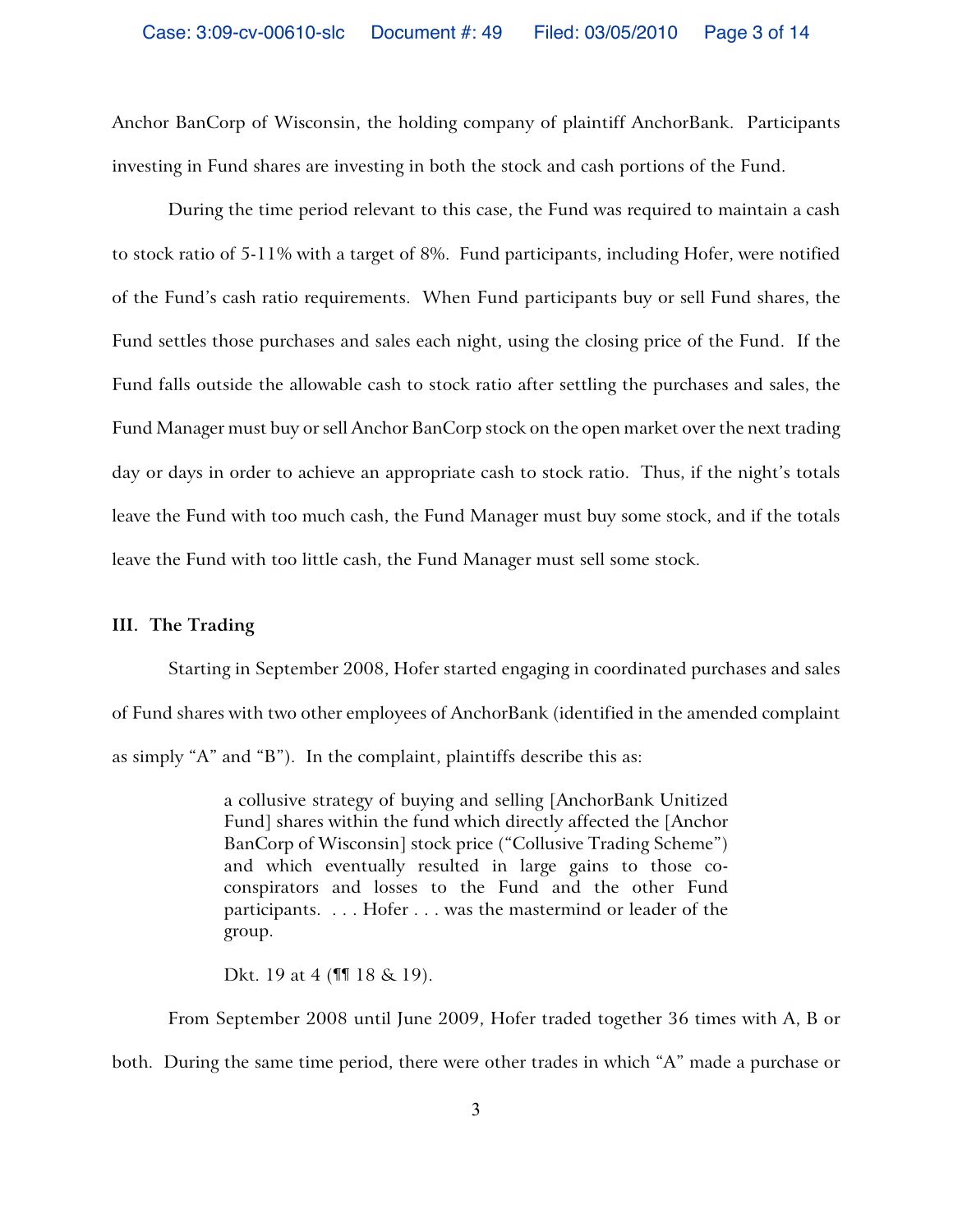sale within one trading day of the others. "Prior to or contemporaneously with" each of the transactions, Hofer communicated in person with A and by phone or email with B. Typically, Hofer would tell A and B that he intended to trade that day and would "instruct or encourage them to do the same." In addition, Hofer and B would forward each other electronic copies of the confirmations they received for their respective trading. Hofer monitored the stock price of Anchor BanCorp during the work day using his AnchorBank computer, often keeping certain financial websites up from market open to market close. Hofer actively monitored and tracked the Fund share price as well.

The volume of sales and purchases by Hofer, A and B increased over time from September 2008 to June 2009. For example, on September 3, 2008, total trading volume of the group was 12,997 shares (sold). By March 18, 2009, the total trading volume was 189,018 shares (sold) and the next day trading volume was 237,176 shares (bought). The volume increased even more after this point. On May 12, 2009, total trading volume of the group was 376,655 shares (sold) and On June 22, 2009, total trading volume of the group was 666,388 shares. The breaking point was on June 29, 2009, when Hofer and the others attempted to purchase 1,943,984 Fund shares. AnchorBank started an investigation and placed Hofer on an unpaid leave of absence.

Among other dates in which Hofer and A or B or both made coordinated trades of Fund shares, on March 19, 2009, Hofer and B bought 237,000 Fund shares, when the closing price for Anchor BanCorp stock was \$0.82 a share. *See* Am. Cpt., Exhs. A and B, dkts. 19-2 and 19-3. On March 23, 2009, Hofer and B sold 67,000 shares, after the closing price of the stock had gone up to \$1 a share. *Id.* Likewise, on June 22, 2009, Hofer, A and B bought 668,000 Fund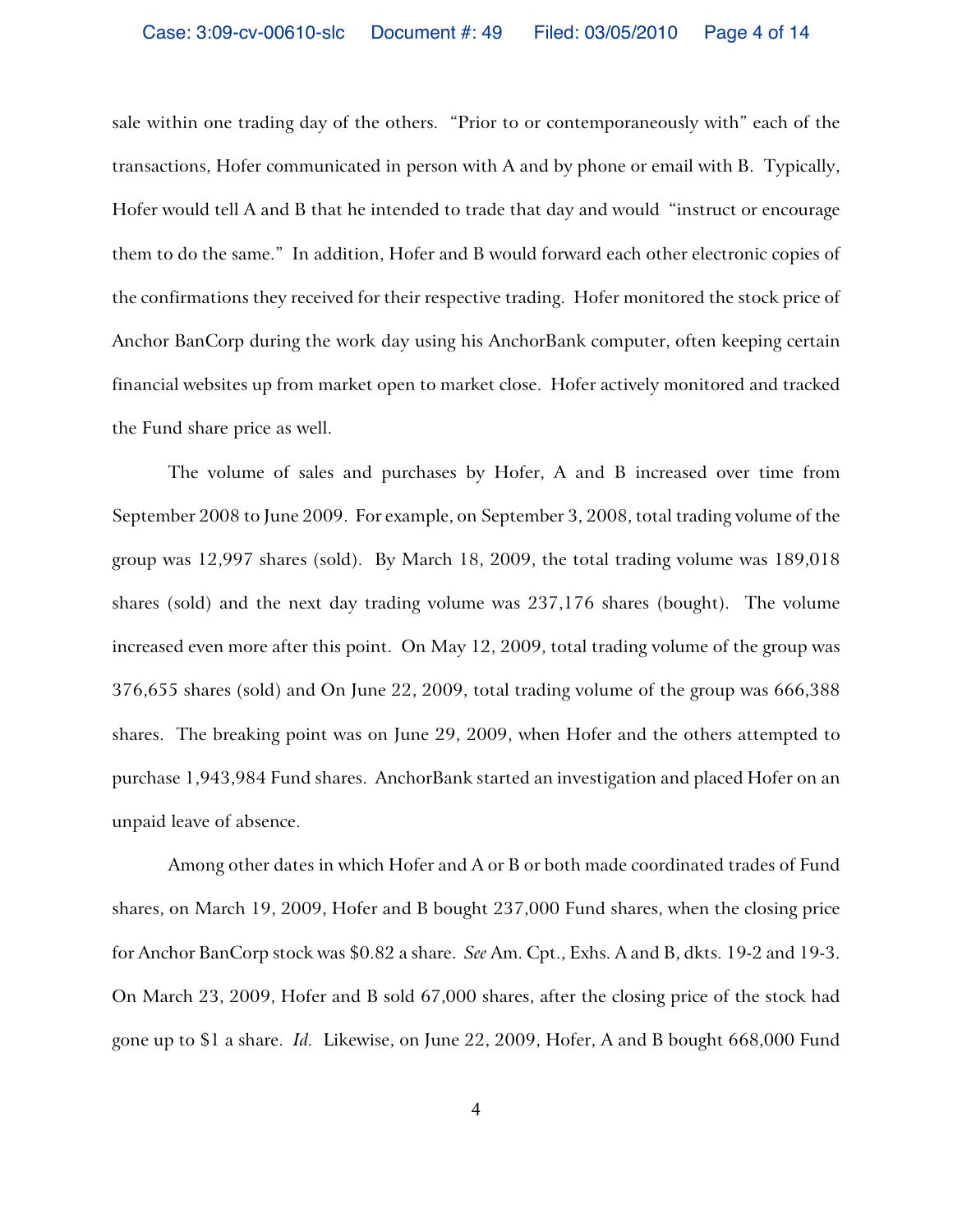shares when closing price was \$0.85 a share for Anchor BanCorp stock and on June 23, 2009, Hofer and B sold 588,000 (and a day later A sold 79,000) Fund shares; by then the stock's closing price had risen to \$1.41 a share. *Id.*

Usually, when Hofer and A or B or both made coordinated trades of Fund shares, they made up 100% or nearly 100% of the total volume on those days that they traded. Am. Cpt., Exh. C., dkt. 19-3. From September 2008 to June 2009, the closing price of Fund shares declined fairly steadily from \$9.43 to \$0.49 while the closing price of Anchor BanCorp's stock shares declined steadily from \$8.73 to \$1.10. Am. Cpt., Exh. B and C, dkts. 19-3 and 19-4. The Fund share closing price decreased at a higher rate than the Anchor BanCorp stock, starting in September 2008 with a value of \$1.50 more than the stock price and ending in June 2009 with a value of \$0.50 less than the stock price. Am. Cpt., Exh. D, dkt. 19-5.

### ANALYSIS

#### **I. Basic Pleading Requirements for Allegations of Fraud**

The parties agree that plaintiffs'  $\S\S 9(a)(2)$  and  $10(b)$  claims involve allegedly fraudulent conduct and therefore must comply with Rule 9(b) of the Federal Rules of Civil Procedure. Rule 9(b) requires a party alleging fraud to "state with particularity the circumstances constituting fraud," which includes describing "the who what, when, where, and how" of the alleged fraud. *Borsellino*, 477 F.3d at 507 (citations omitted). In this case, plaintiffs allege that Hofer committed fraud by making coordinated transactions to buy and sell Fund shares. Plaintiff's theory is not that the trades themselves should be considered fraudulent statements—they were real trades after all, even if they were for manipulative purposes—but rather that they operated as a fraud on others by creating trading activity of the Anchor BanCorp stock. *Cf. Stoneridge*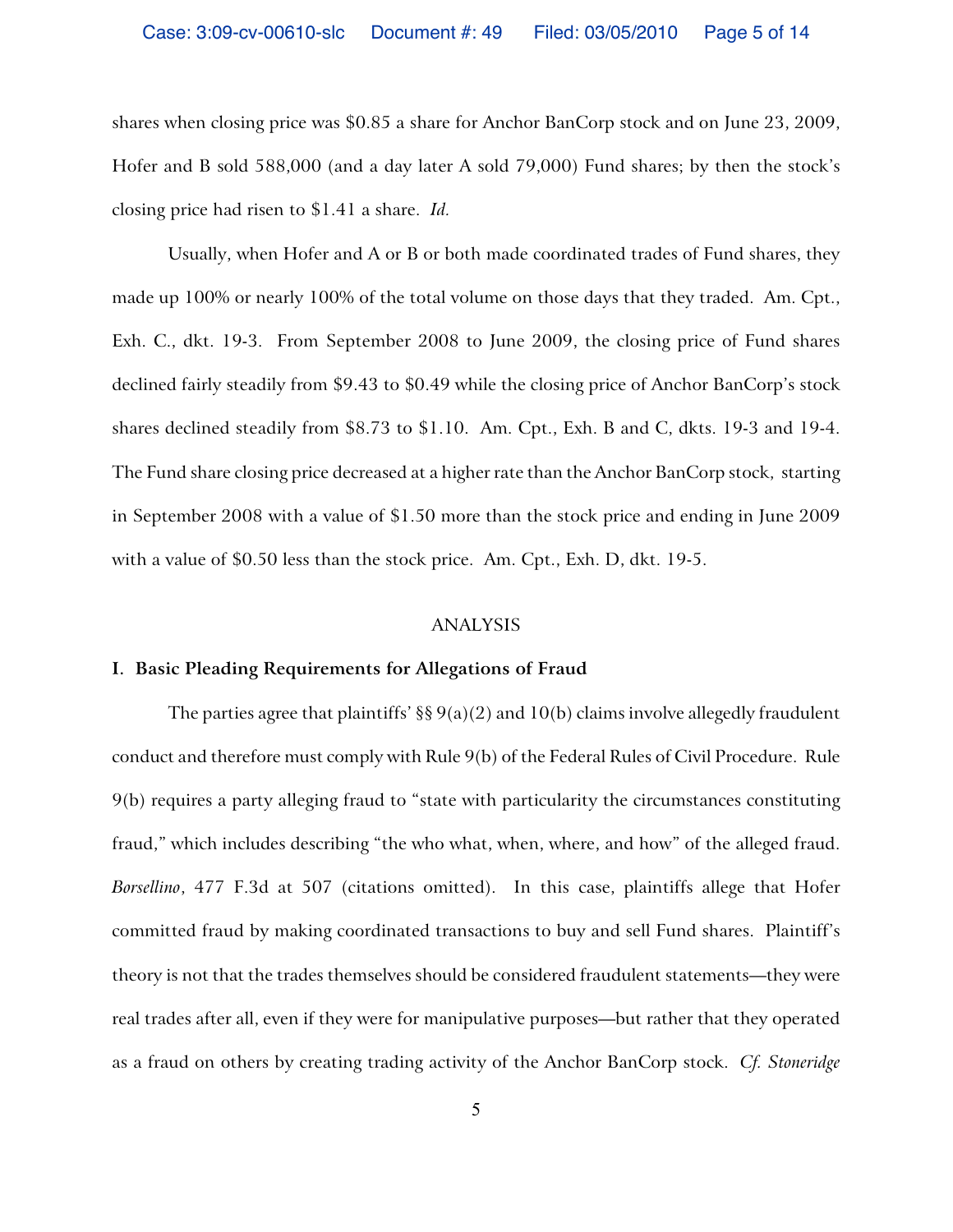*Investment Partners, LLC v. Scientific-Atlanta*, 552 U.S. 148, 158 (2008) ("[c]onduct itself can be deceptive"); *Santa Fe Industries, Inc. v. Green*, 430 U.S. 462, 476 (1977) ("manipulation" refers to "practices . . . that are intended to mislead investors by artificially affecting market activity"). Hofer does not argue that such trading could not be considered a sort of fraud.

Hofer contends that plaintiffs do not provide enough particulars about the circumstances of the fraud to satisfy Rule 9 because: (a) they do not describe the details of the communications between Hofer and A and B regarding the sales; (b) they do not specify the exact timing of those communications; and (c) they do not provide a complete picture of the trades of Hofer, A and B during the time of the alleged conspiracy. These arguments miss the mark.

Plaintiffs are not required to identify the specific words Hofer allegedly used or the exact times these words were spoken. The purported fraud is the manipulative, coordinated trading, not the communications between the alleged coconspirators. Plaintiffs' allegations that Hofer "instruct[ed]" or "encourage[d]" the others to trade on the same day sufficiently notify Hofer of the nature of the conversations. Likewise, it is enough that these conversations are identified as "prior to" or "contemporaneous with" the trades, even if the dates are not clear. That said, plaintiffs have provided more details about the timing of those communications, stating that they were typically about trading on "that day." Am. Cpt., ¶ 32, dkt. 19.

As for Hofer's concern that the allegations do not preclude the possibility that Hofer and A and B engaged in unrelated trades on other days, so what? The timing and number of sameday transactions are identified in the complaint only to bolster the inference that the trading was intended to be collusive and manipulative. Even if Hofer and the others were included in some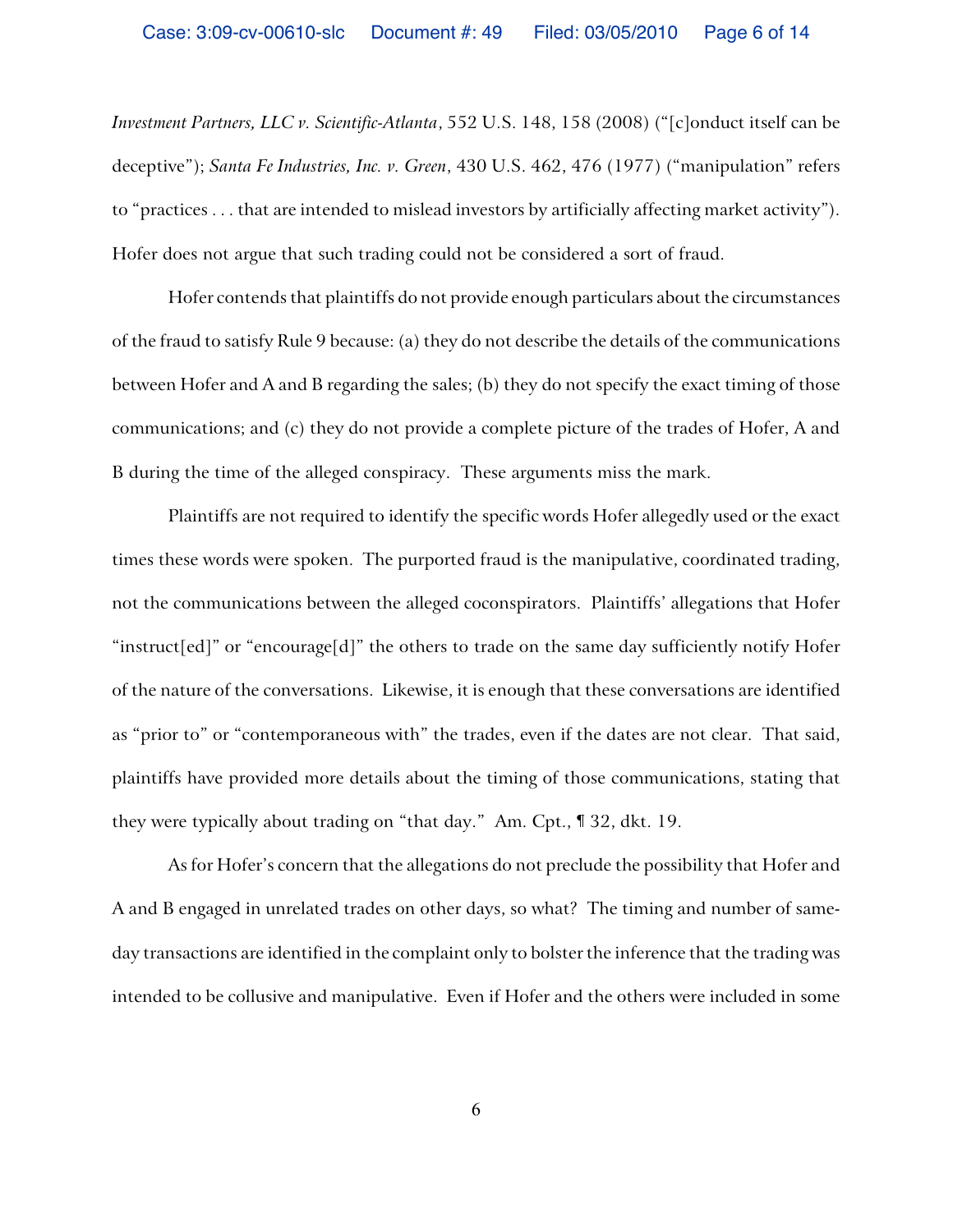daily unrelated trades, this would not undermine the inference that the coordinated trades were manipulative because, as to those trades, Hofer "encouraged" simultaneous trading.

In sum, plaintiffs provide the "who, what, when where, and how" of the fraud, thereby satisfying Rule 9. The "who" is Hofer, A and B; the "what" is coordinated trading for the purpose of manipulating stock prices; the "when" is the specific dates listed in the chart in Exhibit A; the "where" is in the Fund; and the "how" is by closely monitoring stock and Fund share prices and then coordinating large joint sales and purchases.

#### **II. Additional Pleading Requirements for Federal Securities Fraud Claims**

Section  $9(a)(2)$  of the Securities Exchange Act of 1934 prohibits "effect [ing], alone or with one or more other persons, a series of transactions in any security registered on a national securities exchange . . . with respect to such security creating actual or apparent active trading in such security, or raising or depressing the price of such security, for the purpose of inducing the purchase or sale of such security by others." Section § 10(b) of that Act is implemented by Rule 10b-5 (17 C.F.R. § 240.10b-5), which prohibits the use of any "device, scheme, or artifice to defraud," any material misrepresentations or omission or "any act, practice, or course of business which operates or would operate as a fraud or deceit upon any person, in connection with the purchase or sale of any security."

Aside from alleging facts sufficient to establish the basic elements of each of these claims, plaintiffs must: (1) state with particularity sufficient facts to allow a "strong inference" to be drawn that the defendant acted with scienter, or an intent to deceive, 15 U.S.C.  $\S 78u-4(b)(2)$ ; (2) allege plausible grounds to infer that the deceptive conduct caused an economic loss to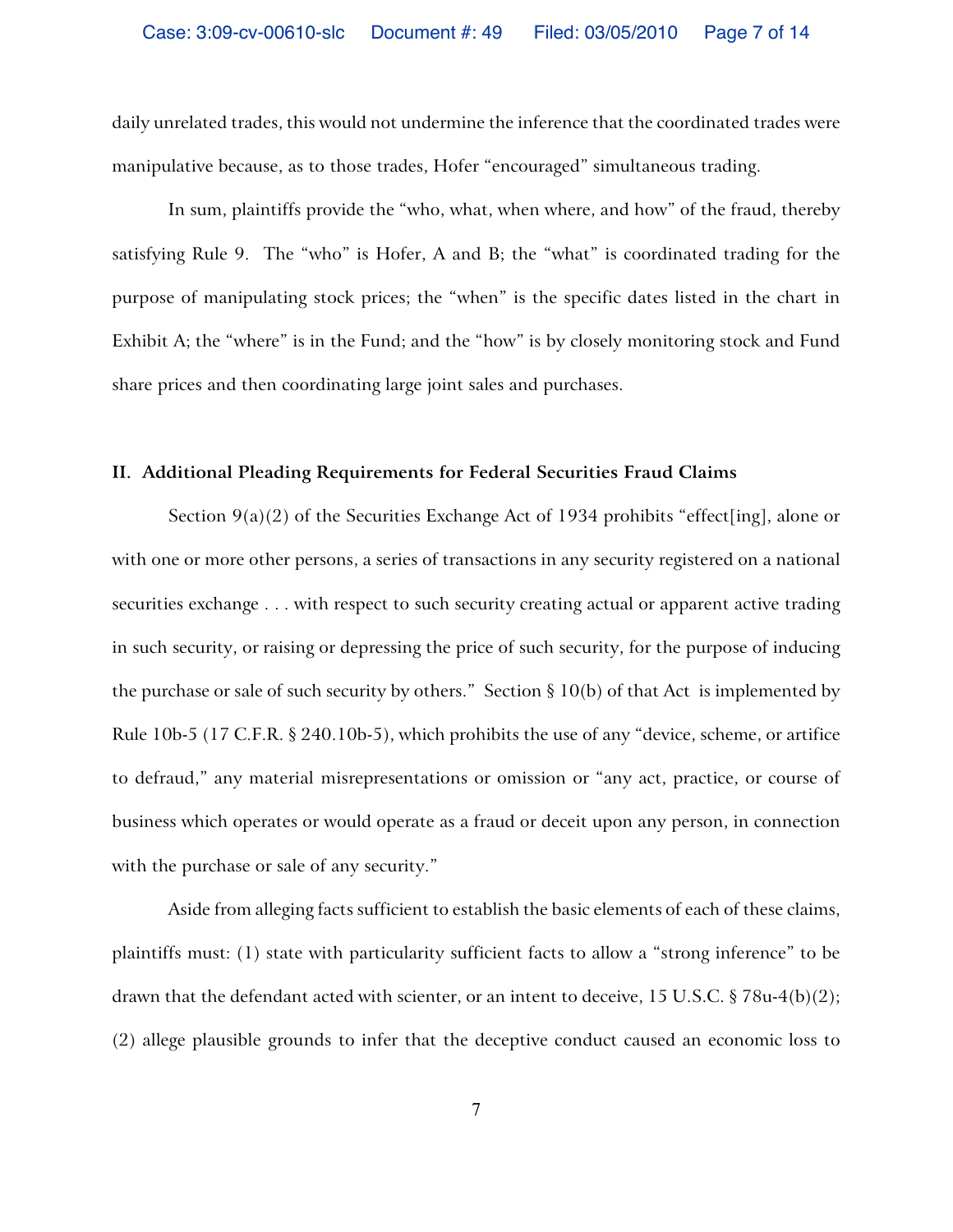plaintiffs, *Dura Pharmaceuticals, Inc. v. Broudo*, 544 U.S. 336, 341 (2005); 15 U.S.C. § 78u- $4(b)(4)$ ; and (3) allege plausible grounds to infer that plaintiffs relied to their detriment on the alleged misleading statements or omissions, *Stark Trading v. Falconbridge Ltd.*, 552 F.3d 568, 569 (7<sup>th</sup> Cir. 2009) (citation omitted); *see also Ernst & Ernst v. Hochfelder*, 425 U.S. 185, 206 (1976) (quoting Senate Report). Hofer contends that plaintiffs have failed to meet these three requirements.

### **A. Scienter**

Hofer contends that plaintiffs have failed to allege sufficient facts to support a "strong inference" that Hofer acted with an intent to deceive. This contention does not go far. As I explained above, plaintiffs allege that Hofer "encouraged" and "instructed" A and B to buy or sell on the same days that he bought and sold. Plaintiffs allege that Hofer and the others engaged in 36 such group transactions of increasing volume. Hofer points out that all three of them only made same-day transactions on nine of those days, but this does not weaken the inference of fraud, especially in light of the fact that after many of the other 27 transactions, two actors would make a purchase on a given day and the third actor would make his or her transaction one day later. A hub-and-spoke conspiracy does not require every alleged coconspirator to participate in every alleged overt act. *Cf. United States v. Haynes*, 582 F.3d 686, 699 ( $7<sup>th</sup>$  Cir. 2009) (briefly glossing the concept in a criminal case).

Hofer argues that the timing and volume of the trades could just as easily support the inference that he and the others were "motivated by innocent and ordinary capitalistic motives." *Stark Trading v. Falconbridge Ltd.*, 2008 WL 153542, at \*11 (E.D. Wis. Jan. 14, 2008). That could be true if no other facts were pled, but plaintiffs allege that Hofer instructed and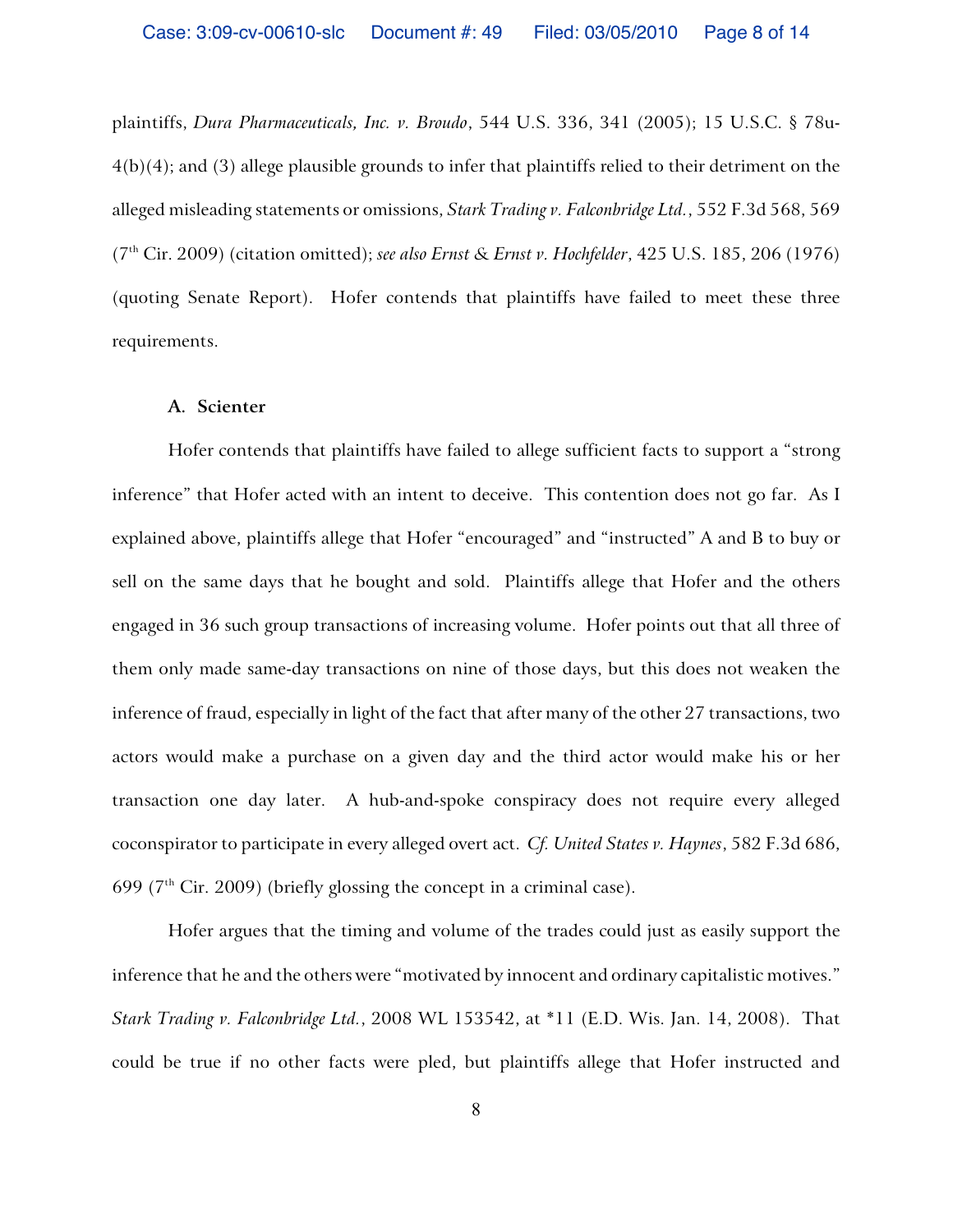encouraged A and B to engage in same-day trading, evincing an intent to increase trading volume and thereby manipulate the market. The repetitive, upward ratcheting nature of this coordinated trading strengthens the inference. In sum, plaintiffs have sufficiently pled scienter.

#### **B. Loss Causation and Reliance**

Loss causation and reliance are related but distinct concepts. "Loss causation" is simply an "exotic name" for "the standard rule of tort law that the plaintiff must allege and prove that, but for the defendant's wrongdoing, the plaintiff would not have incurred the harm of which he complains." *Bastian v. Petren Resources Corp.*, 892 F.2d 680, 685 (7<sup>th</sup> Cir. 1990). Reliance, often referred to as "transaction causation," *Dura Pharmaceuticals*, 544 U.S. at 341 (citation omitted), involves the requirement that a plaintiff allege and prove that he or she "would not have engaged in the transaction" had there been no fraud. *LHLC Corp. v. Cluett, Peabody & Co., Inc.*, 842 F.2d 928, 931 ( $7<sup>th</sup>$  Cir. 1988). (In this case, the relevant "transaction" could be either trading with Fund shares or trading with Anchor BanCorp stock.)

This is where plaintiffs' allegations fall short. First, with respect to loss causation, plaintiffs' theory is that the coordinated trades of large numbers of Fund shares forced the Fund to trade on the open market, causing excessive trading activity of shares of Anchor BanCorp stocks. Plaintiff's allegations allow an inference that the increased stock trading volume that occurred shortly after the coordinated transactions had an impact on the market. Exhibit B shows that, on more than one occasion after early 2009, the stock price of Anchor BanCorp had a sudden revival following coordinated purchases despite a general decline in price, such as the revival from March 19, 2009 to March 23, 2009 and from June 22, 2009 to June 23, 2009.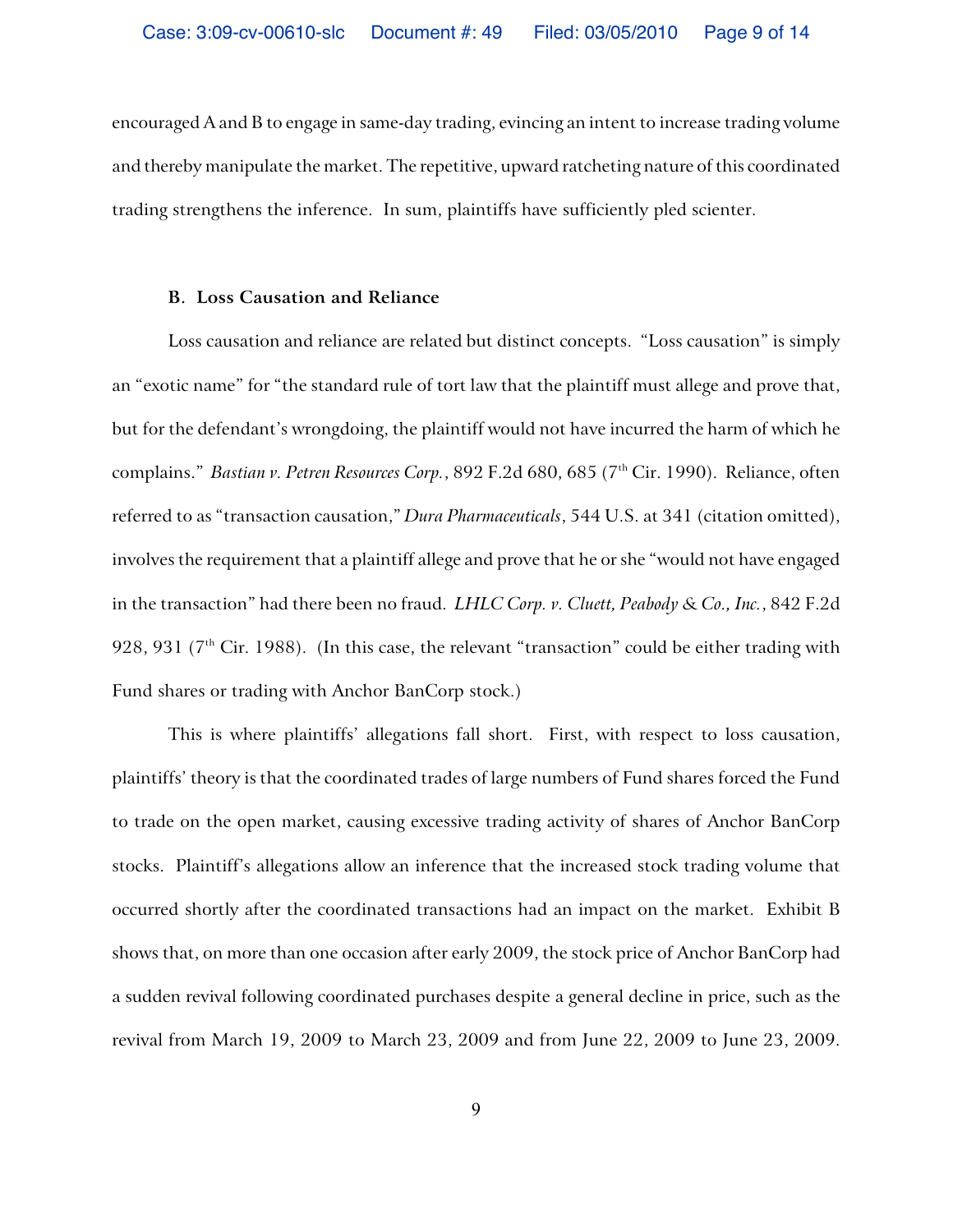Although Hofer identifies other problems with Anchorbank's financial circumstances that might have affected the stock price at certain times over the trading period, none of this would negate an inference that the increased trading volume following Hofer's trading had some impact on prices, at least on a few of the occasions identified.

However, as Hofer points out, there are other details missing. Nowhere do plaintiffs explain how many shares of stock the Fund manager had to trade on the open market in response to the coordinated trading. Plaintiffs seem to think a favorable inference can be extracted from the exhibits they submit, but I am not persuaded. The exhibits show that there was increased trading on the market on days after coordinated trades occurred and that the coordinated trades for Fund shares were often near 100% of the trading activity for Fund shares. However, nothing explains how the amounts traded relate to the Fund's required cash balance requirements or how much of the increased trading volume was caused by the Fund manager.

It should be a simple matter for the Fund to detail its trading on the open market for any given day and describe whether that trading was related to its obligation to maintain a certain cash balance range. Plaintiffs have not done this. Without such information, it is not reasonable to infer that Hofer is to blame for the increased market activity that occurred after the coordinated trades.

Next, and more important, the complaint does not suggest a reasonable basis for inferring that plaintiffs ever relied on the fraud to their detriment. First, there is no suggestion that Anchorbank was injured at all. As for the Fund, the allegations actually undermine any inference that the Fund relied to its detriment on the fraud. As Hofer points out, the Fund was allegedly *required* to purchase or sell its stock on the market when it came outside the acceptable cash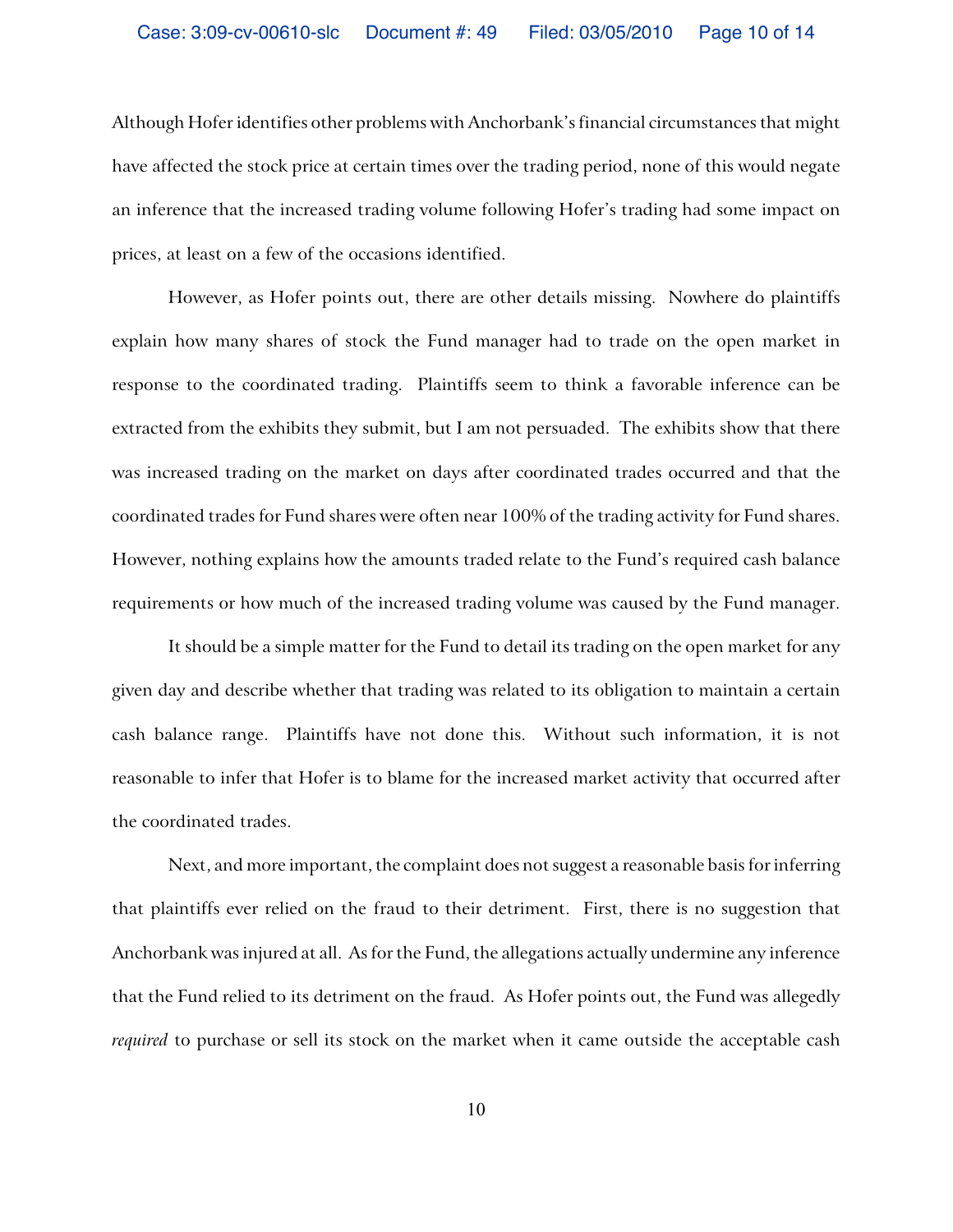balance range. There is no suggestion that the Fund ever made purchases or sales on the market relying on the mistaken notion that Hofer and the others "were on to something." Instead, the Fund's transactions appear to have been undertaken mechanically pursuant to its duties. In other words, had the purchases by Hofer, A and B been made by coincidence and for legitimate purposes, the Fund still would have been required to make the same trades on the market–or so it seems for all plaintiffs' allegations. Plaintiffs have not suggested that the Fund ever had any power to engage in discretionary trading or even choose *when* to trade to restore the proper cash to stock ratio that Hofer allegedly disturbed.

Plaintiffs' argument that the Fund is entitled to a presumption of reliance does not help them. Although in *Basic, Inc. v. Levinson*, 485 U.S. 224, 242-43 (1988), the Court agreed that traders in an impersonal and efficient market should be entitled to a presumption of reliance, it also noted that such a presumption can be rebutted by a "showing that severs the link between the alleged [fraud] and . . . [the plaintiff's] decision to trade at a fair market price." *Id.* at 248. Plaintiffs themselves have rebutted the presumption in their amended complaint, stating that the Fund purchased pursuant to its rules, not in reliance on the fairness of the market price.

Plaintiffs add that other Fund investors may have relied on the market price as well, and that they should be entitled to the presumption. That may be, but plaintiffs have not shown that the Fund has standing to sue for those participants under securities laws. *Cf. Peoria Union Stock Yards Co. Retirement Plan v. Penn Mutual Life Insurance Co., 698 F.2d 320, 326 (7<sup>th</sup> Cir.* 1983) (ERISA plan did not have standing to sue under securities laws although it had standing to sue under ERISA laws).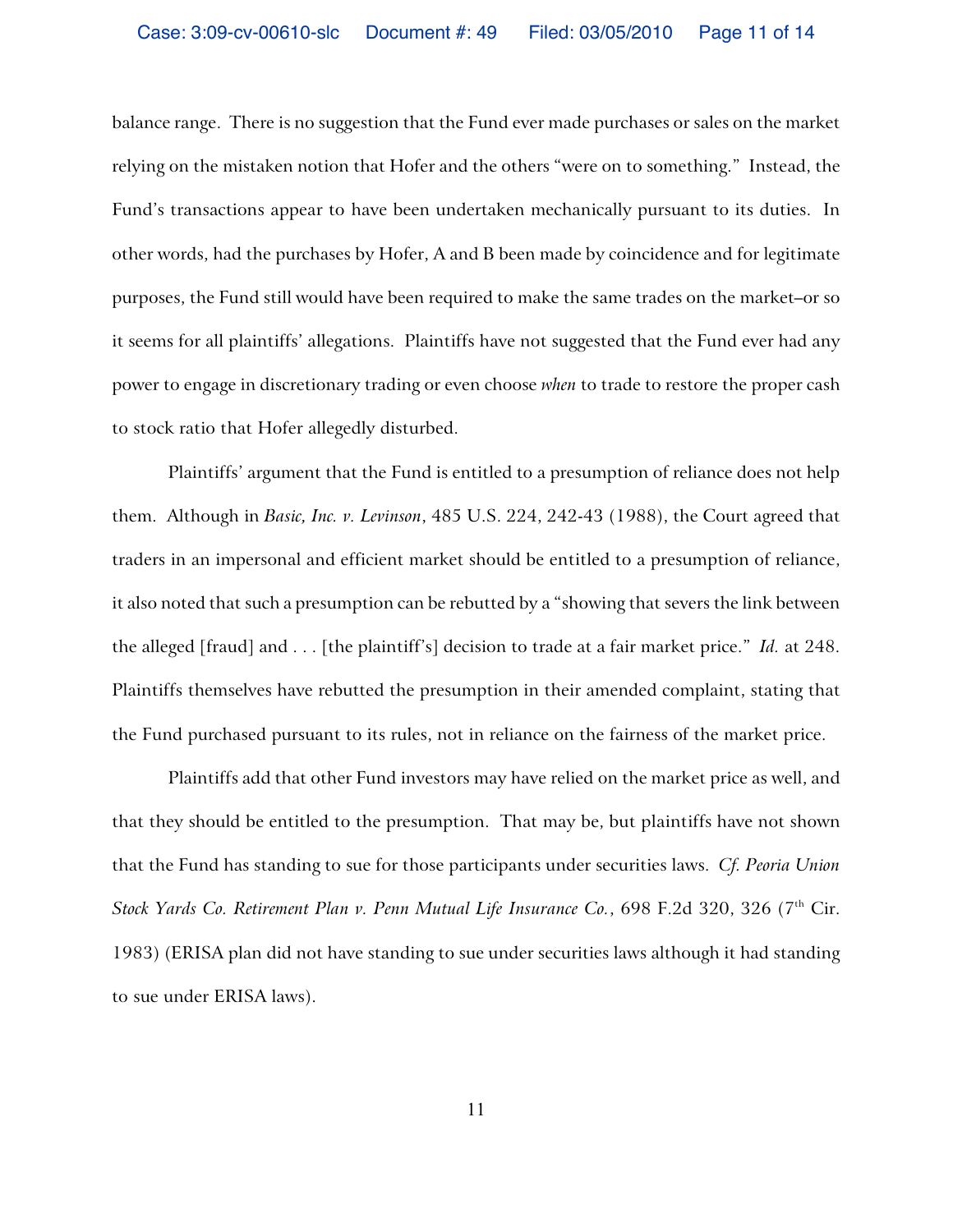Even if they were to have standing, plaintiffs have not identified any particular Fund participants who relied on the fraud to their detriment. Although plaintiffs state generally that "other Fund participants" may have relied upon the stock, what plaintiffs needed to do was identify one or more particular Fund participants (other than Hofer or A or B) who bought or sold Fund shares during the relevant time period. In this case, that time period would be during those periods of time in which coordinated transactions appear to have swayed the market.

Because plaintiffs have failed to allege sufficient facts to support an inference that there was loss causation or that they relied to their detriment on the alleged fraud, I will grant Hofer's motion to dismiss plaintiffs' federal securities fraud claims.

The next question is whether plaintiffs should have another opportunity to amend their complaint to address these problems. Hofer argues that dismissal of the federal claims should be with prejudice because plaintiffs already have amended their complaint once after Hofer filed an earlier motion to dismiss that identified problems with plaintiffs' allegations. *See* dkt. 7. However, the court did not decide that original motion to dismiss because it was mooted before it came under advisement. Until now, plaintiffs had not received a judicial determination as to the adequacy of their allegations. Although in some cases it is obvious that any attempt to cure pleading shortcomings would be futile, this is not such a case. Therefore, I am providing plaintiffs a final opportunity to amend. *See Zimmerman v. Logemann*, 09-cv-210-slc, 2009 WL 4407205, at \*13 (W.D. Wis. Nov. 30, 2009) (although plaintiffs had filed amended complaint in response to undecided motion to dismiss, court gave plaintiffs "one more opportunity" to amend complaint after granting motion to dismiss amended complaint).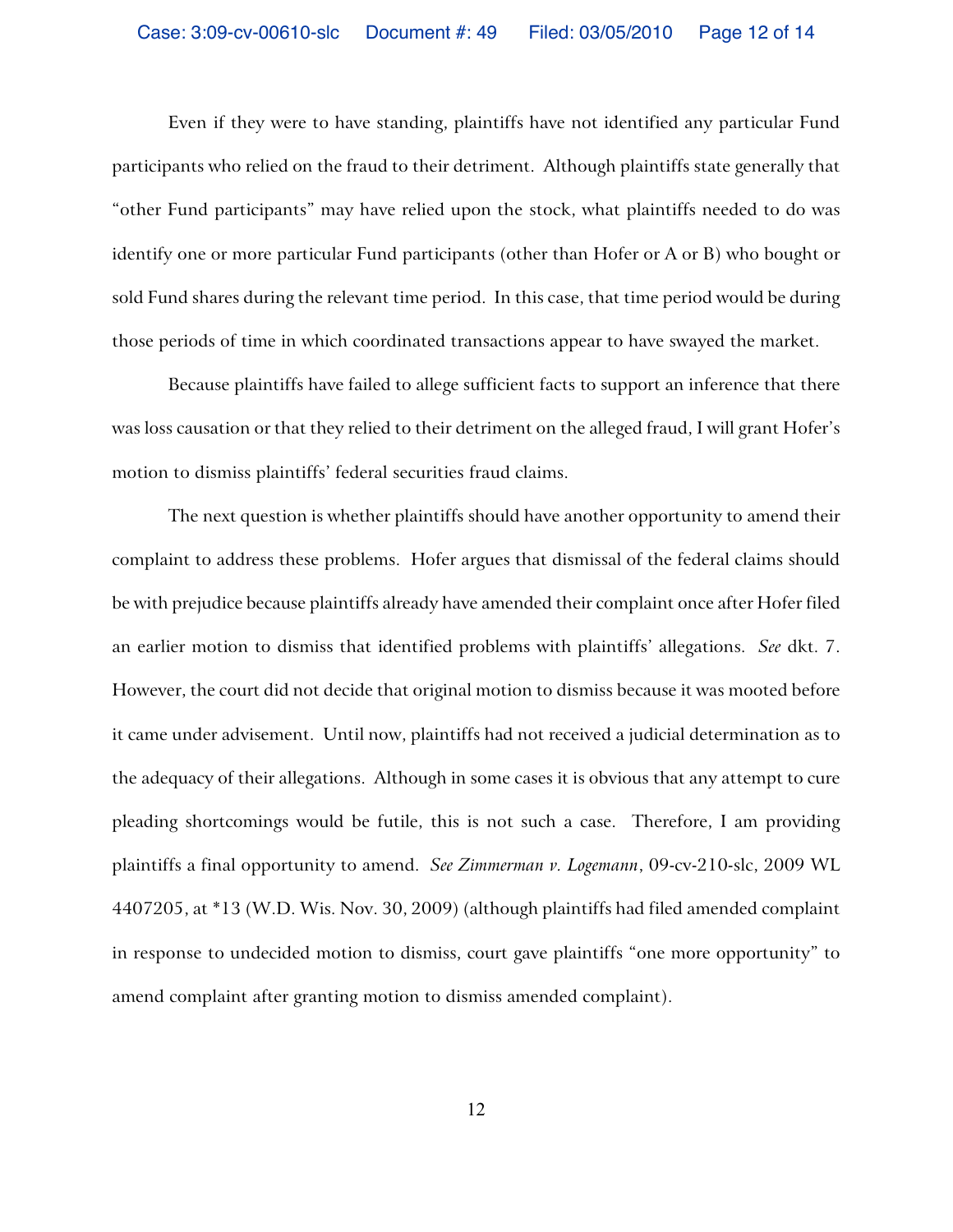## **III. State Law Claims**

My conclusion that both of plaintiff's federal claims should be dismissed leaves the state law claims untouched. Although Hofer raises other challenges to the state law claims, I will not address them at this juncture. The basis for subject matter jurisdiction over the state law claims is 28 U.S.C. § 1367, which authorizes exercising supplemental jurisdiction over state law claims forming part of the same case or controversy as federal claims before the court. Once federal claims are dismissed from a case, the "general rule" is that the court should decline to exercise supplemental jurisdiction over the state law claims under § 1367(c). *Wright v. Associated Insurance Companies, Inc.,* 29 F.3d 1244, 1251 (7<sup>th</sup> Cir. 1994).

It would be improvident to determine the fate of plaintiffs' state law claims before determining the fate of their federal claims. I will stay a decision on Hofer's motion to dismiss plaintiffs' state law claims until plaintiffs file a second amended complaint and the parties brief the question whether that pleading satisfies the pleading requirements. If Hofer decides not to challenge the adequacy of the federal claims in the second amended complaint, then he may simply renew his existing motion to dismiss the state law claims and the court will take the renewed motion under advisal immediately.